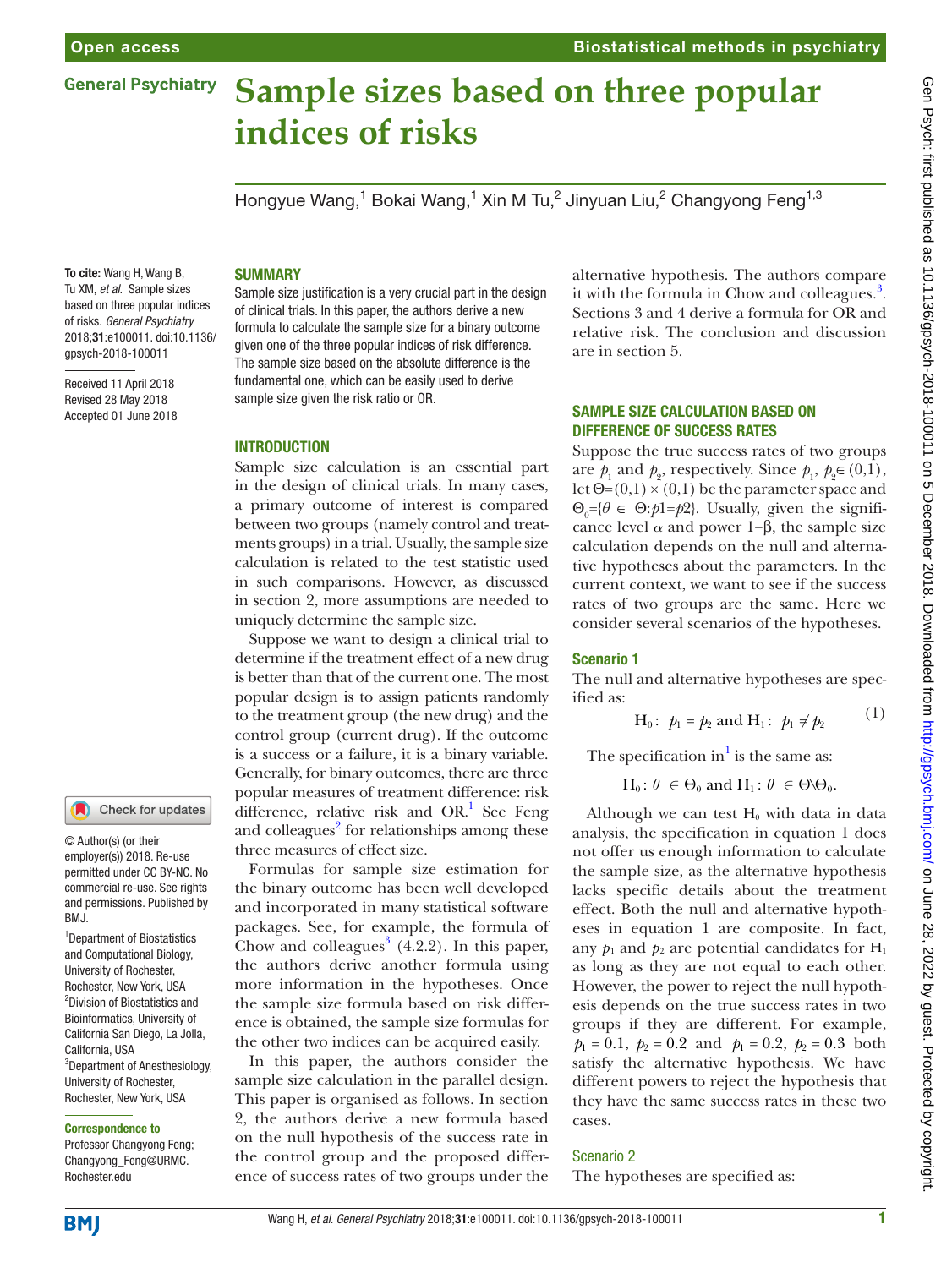$$
H_0
$$
:  $p_1 = p_2$  and  $H_1$ :  $p_2 = p_1 + \Delta$ . (2)

where  $\Delta$  is a prespecified known constant. Although both null and alternative hypotheses are still composite, the alternative hypothesis in equation 2 is much simpler than that in equation 1. It turns out that we still do not have sufficient information to determine the sample size. For example, consider the following two special cases:

*Case 1*. The hypotheses are:

H<sub>0</sub>: 
$$
p_1 = p_2 = 0.1
$$
 and H<sub>1</sub>:  $p_1 = 0.1$ ,  $p_2 = 0.3$ .

*Case 2*. The hypotheses are:

 $H_0$ :  $p_1 = p_2 = 0.4$  and  $H_1$ :  $p_1 = 0.4$ ,  $p_2 = 0.6$ .

In both cases,  $p_2 = p_1 + 0.2$  under the alternative hypothesis. However, in the following sections, we will show that the sample sizes in these two cases are different. Given the difference of success rates, usually it is much easier to reject the null hypothesis in case 1 than in case 2.

### Scenario 3

The null and alternative hypotheses are:

H<sub>0</sub>: 
$$
p_1 = p_2 = p_0
$$
 and H<sub>1</sub>:  $p_1 = p_0$ ,  $p_2 = p_0 + \Delta$ , (3)

where  $p_0$  and  $\Delta$  are prespecified constants. Without the loss of generality, we assume that  $\Delta > 0$  in the following discussion. It turns out that we can uniquely determine the sample size in this case.

### Sample size formula

We derive a sample size formula based on the hypoth-eses specified in<sup>[3](#page-2-2)</sup> using the large sample theory.<sup>[4](#page-2-3)</sup> The typical way is to first derive the asymptotic distribution of a test statistic under the null and alternative hypothesis followed by solving an equation to obtain the sample size formula (with the given significance level and power) (see, eg, Tu *et al*<sup> $\tilde{p}$ </sup>).

Although the treatment and control groups have the same sample size in many studies, it is unnecessary in practice. Some studies intentionally assign more patients in one group. Suppose the sample size in groups 1 and 2 are *n* and *nκ*, respectively, where *κ* is a prespecified positive constant. Group 2 has more (less) subjects than group 1 depending on if  $\kappa > 1$  ( $0 \le \kappa \le 1$ ). If  $\kappa = 1$ , the two groups have an equal sample size.

Let  $\hat{p}_1 = \frac{m_1}{n}$  and  $\hat{p}_2 = \frac{m_2}{n\kappa}$  denote the estimates of  $p_1$  and  $p_2$ , where  $m_1$  ( $m_2$ ) denote the number of events of success in group 1 (equation 2). According to the central limit theorem. $<sup>6</sup>$ </sup>

$$
\sqrt{n} \left( \hat{p}_1 - p_1 \right) \rightarrow N \big( 0, p_1 \left( 1 - p_1 \right) \big),
$$
  

$$
\sqrt{n\kappa} \left( \hat{p}_2 - p_2 \right) \rightarrow N \big( 0, p_2 \left( 1 - p_2 \right) \big),
$$

as *n* is large enough.

Under the hypothesis of  $p_1 = p_2 = p_0$ , the variances of  $\hat{p}_1$ and  $\hat{p}_2$  are  $p_0(1 - p_0) / n$  and  $p_0(1 - p_0) / (n\kappa)$ , respectively. To test the null hypothesis that  $p_1 = p_2$ , we consider the following test statistics:

$$
T = \frac{\hat{p}_2 - \hat{p}_1}{\sqrt{\frac{p_0(1 - p_0)}{n} + \frac{p_0(1 - p_0)}{n\kappa}}}.
$$

Gen Psych: first published as 10.1136/gpsych-2018-100011 on 5 December 2018. Downloaded from http://gpsych.bmj.com/ on June 28, 2022 by guest. Protected by copyright Gen Psych: first published as 10.1136/gpsych-2018-100011 on 5 December 2018. Downloaded from <http://gpsych.bmj.com/> on June 28, 2022 by guest. Protected by copyright.

Then  $T \to N(0, 1)$  as *n* grows unbounded.

Let Φ be the distribution of standard normal distribution. For each  $\eta \in (0, 1)$ , let  $z_{\eta}$  be such that  $\Phi(z_{\eta}) = \eta$ , that is,  $z_n$  is the (100  $\times$  *η*)th percentile of the standard normal distribution. Given the significance level *α*, we reject the hypothesis of  $p_1 = p_2$  if  $|\mathbf{T}| > \mathbf{z}_{1-\alpha/2}$ . Note that:

$$
\Pr\left\{\left|\left.T\right|>z_{1-\alpha/2}\right\}=\Pr\left\{\left.T>z_{1-\alpha/2}\right\}\right.\left.+ \Pr\left\{\left.T<-z_{1-\alpha/2}\right\}\right.\right).
$$

Let

$$
c_0 = \sqrt{p_0 \left(1 \ - p_0\right) \left(1 + \frac{1}{\kappa}\right)},\tag{4}
$$

$$
c_1 = \sqrt{p_0 (1 - p_0) + \frac{(p_0 + \Delta)(1 - p_0 - \Delta)}{\kappa}},
$$
 (5)

We have

$$
\begin{aligned} \Pr\left\{\left.T>z_{1-\frac{\alpha}{2}}\right\}&=\Pr\left\{\frac{\hat{p}_2-\hat{p}_1-\Delta}{\frac{c_1}{\sqrt{n}}}> \frac{\frac{\alpha}{2}-\sqrt{n}\Delta}{c_1}\right\},\\ \Pr\left\{\left.T
$$

In most studies,  $\alpha$  = 0.05 or  $\alpha$  = 0.01 for a large sample size. Since  $\Delta > 0$ , Pr {  $T < -z_{1-\alpha/2}$ } ≈ 0 under H<sub>1</sub>. Under the hypothesis that  $p_2 = p_1 + \Delta$ , to make the test statistic have power  $1 - \beta$ , we let:

$$
\frac{c_0z_{1-\alpha/2}-\sqrt{n}\Delta}{c_1}=z_\beta=z_{1-\beta}.
$$

Solving this equation, we obtained the required sample size in group 1:

$$
n = \left[\frac{c_0 z_{1-\alpha/2} + c_1 z_{1-\beta}}{\Delta}\right]^2.
$$
 (6)

This formula is the basis of sample size calculation based on other indices (see the next two sections).

Note that formula  $(4.2.2)$  in Chow and colleagues<sup>[3](#page-2-2)</sup> is:

$$
n = \left[\frac{c_1(z_{1-\alpha/2}+z_{1-\beta})}{\Delta}\right]^2.
$$
 (7)

The sample sizes in equations 6 and 7 are equal if and only if  $p_0 = (1 - \Delta) / 2$ . If  $p_0 > ($ ) (1 − \Delta) / 2, then *n* in equation 6 is larger (smaller) than that in equation 7.

[Figure](#page-2-6) 1 shows the sample size formulas equations 6 and 7 for different  $p_0$  with  $\Delta = 0.1$ . Note that in the sample size calculation of Chow and colleagues<sup>[3](#page-2-2)</sup> they did not use the fact that  $p_1 = p_2 = p_0$  in calculating the variance of  $\hat{p}_2 - \hat{p}_1$ under the null hypothesis.

### Sample size based on relative risk

The null and alternative hypotheses are:

H<sub>0</sub>: 
$$
p_2 = p_1 = p_0
$$
 and H<sub>1</sub>:  $\frac{p_2}{p_1} = r$ ,

where  $r$  is a known constant. Without loss of generality, assume  $r > 1$ .

From 6 if we only need new  $\Delta$  and  $c_1$  to obtain the sample size formula. Given relative risk and  $p_0$ , the proposed risk difference is:

$$
\Delta = (r-1) p_0.
$$